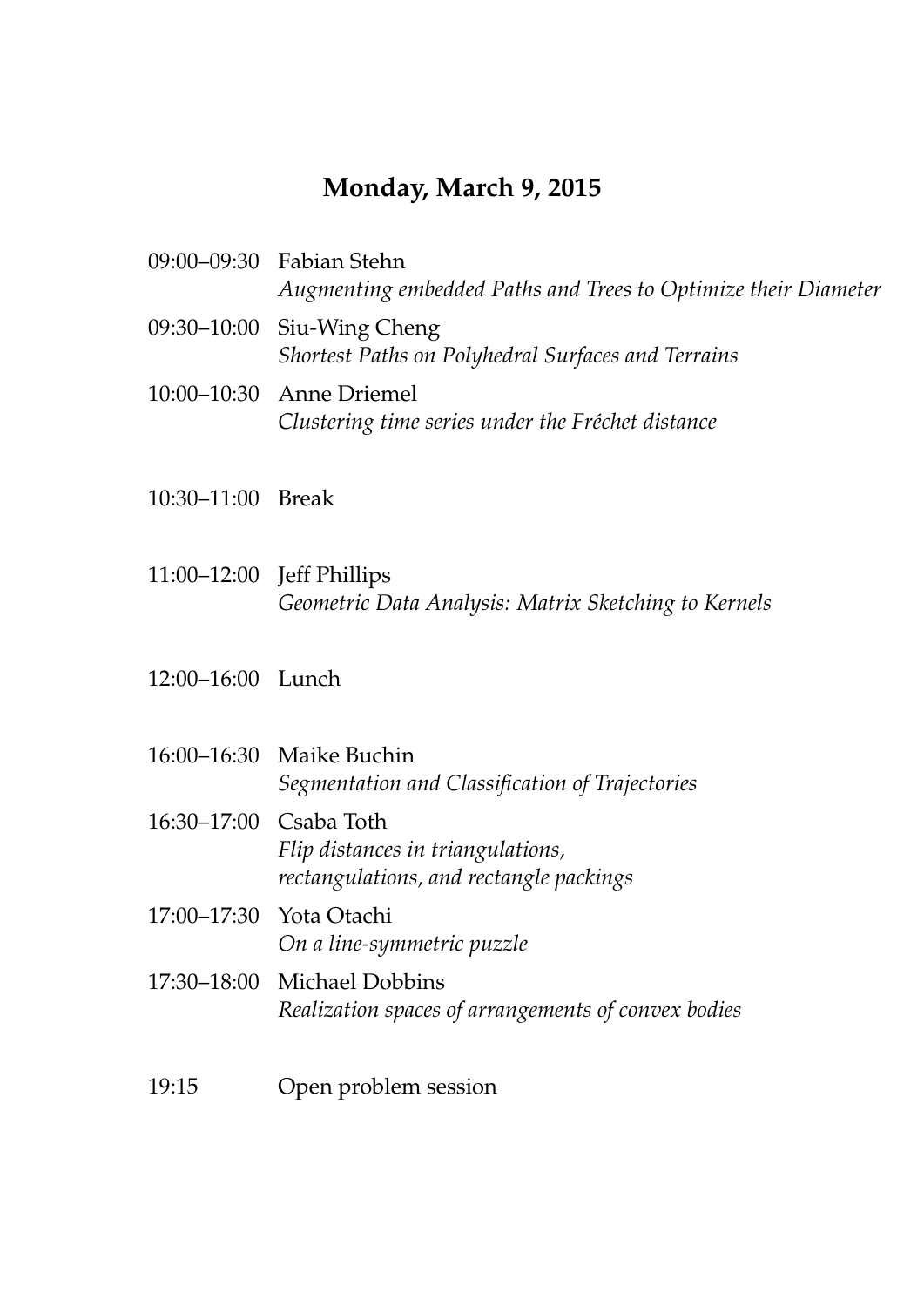#### **Tuesday, March 10, 2015**

- 09:00–09:30 Olivier Devillers *Walking in a random Delaunay triangulation*
- 09:30–10:00 Nicola Wolpert *Completely randomized RRT-connect: A case study on 3D rigid motion planning*
- 10:00–10:30 Andre Schulz ´ *On perturbations of the expansion cone*
- 10:30–11:00 Break
- 11:00–12:00 Donald Sheehy *Topological Data Analysis*
- 12:00–16:00 Lunch
- 16:00–16:30 Rolf Klein *Fire*
- 16:30–17:00 Anastasios Sidiropoulos *Beyond the Euler characteristic: Approximating the genus of general graphs*
- 17:00–17:30 Wolfgang Mulzer *Approximating the Colorful Carath´eodory Theorem*
- 17:30–18:00 Vera Sacristan Adinolfi *Controlling modular robotic systems: some ideas from Computational Geometry*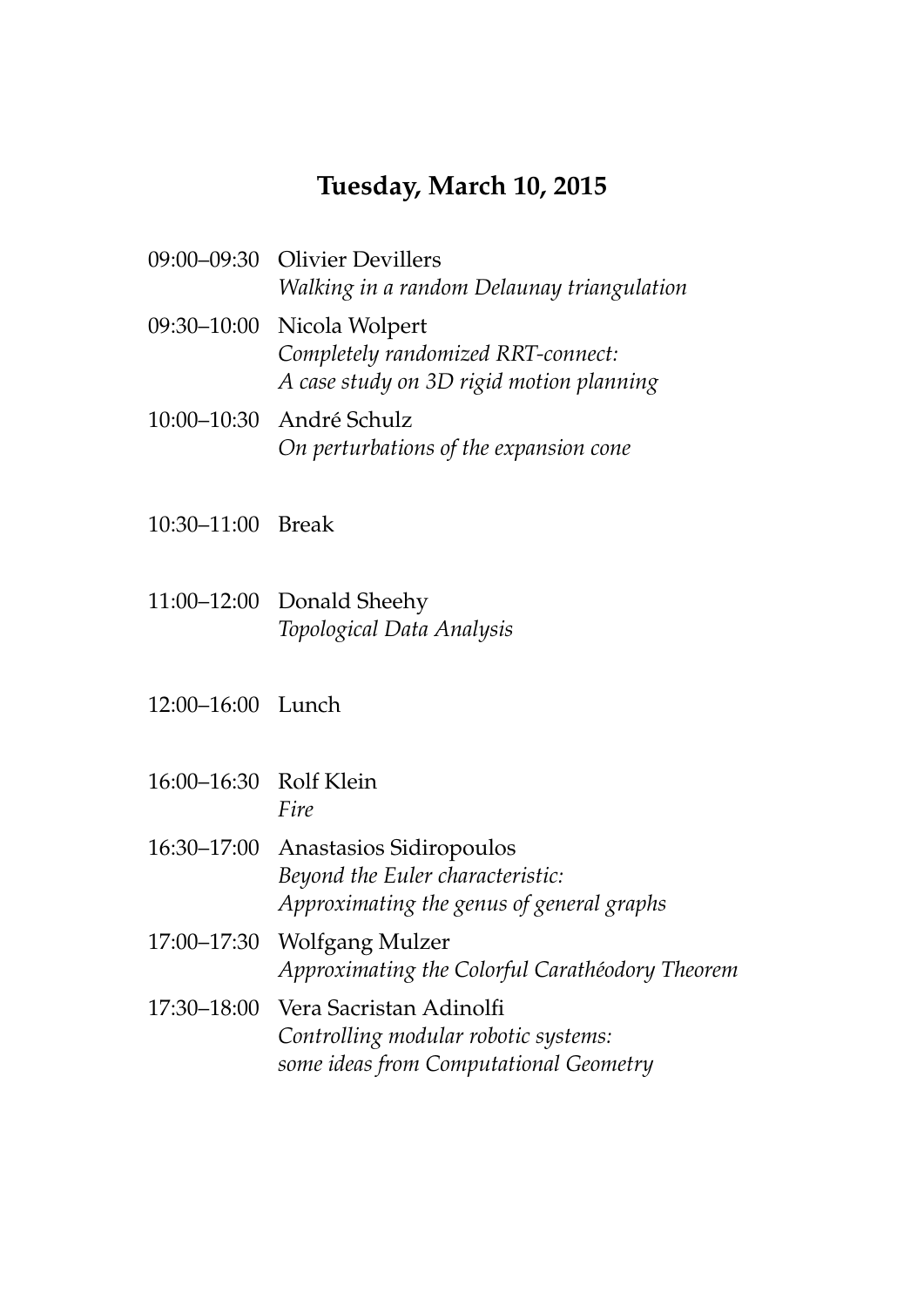### **Wednesday, March 11, 2015**

| 09:00–09:30 Natan Rubin                   |
|-------------------------------------------|
| Richter-Thomassen Conjecture about        |
| Pairwise Intersecting Curves (and Beyond) |

- 09:30–10:00 Michael Kerber *The Offset Filtration of Convex Objects*
- 10:00–10:30 David Kirkpatrick *Minimizing co-location potential for moving points*
- 10:30–11:00 Break
- 11:00–11:30 Jonathan Shewchuk *Restricted Constrained Delaunay Triangulations*
- 11:30–12:00 Peyman Afshani *Untraditional Geometric Queries*
- 12:00– Lunch & Excursion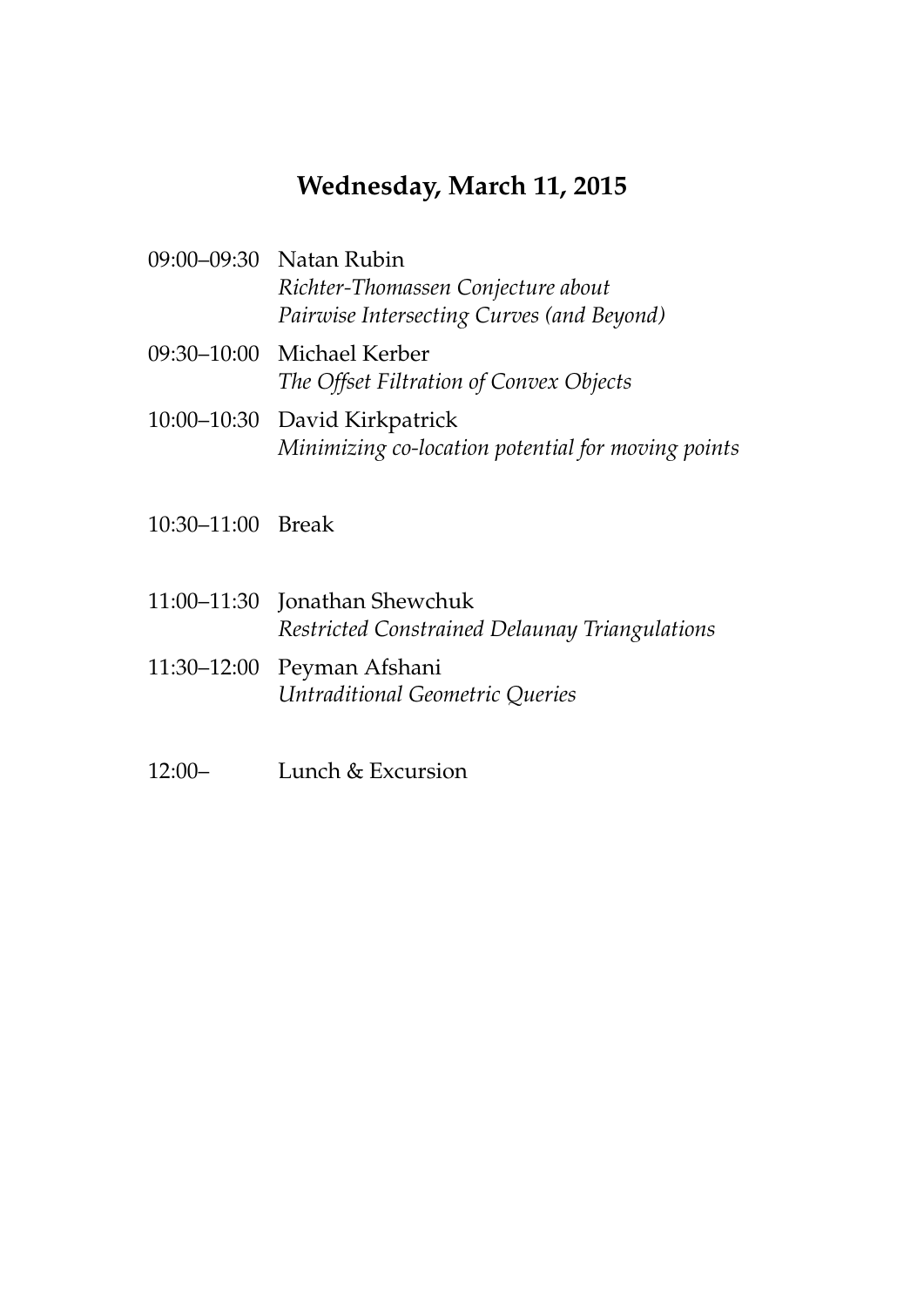# **Thursday, March 12, 2015**

| 09:00–09:30 Tamal Dey | Toward parameter-friendly topology inference                                                                                           |
|-----------------------|----------------------------------------------------------------------------------------------------------------------------------------|
|                       | 09:30–10:00 Ludmila Scharf<br>A Middle Curve based on Discrete Fréchet Distance                                                        |
|                       | 10:00-10:30 Maria Saumell<br>A Dynamic Programming Algorithm to Find Subsets of Points<br>in Convex Position Optimizing some Parameter |

- 10:30–11:00 Break
- 11:00–11:30 Franz Aurenhammer *Voronoi Diagrams of Parallel Halflines in 3D*
- 11:30–12:00 Carola Wenk *On Map Construction and Map Comparison*
- 12:00–16:00 Lunch

| 16:00–16:30 Ioannis Emiris<br>Low-quality dimension reduction and high-dimensional ANN |
|----------------------------------------------------------------------------------------|
| 16:30-17:00 Elizabeth Munch<br>The Cosheaf-less Reeb-graph Interleaving Distance       |
| 17:00–17:30 Vin de Silva<br>The Cosheaf Reeb-graph Interleaving Distance               |
| 17:30–18:00 Nina Amenta<br>Surface Patches from Unorganized Space Curves               |